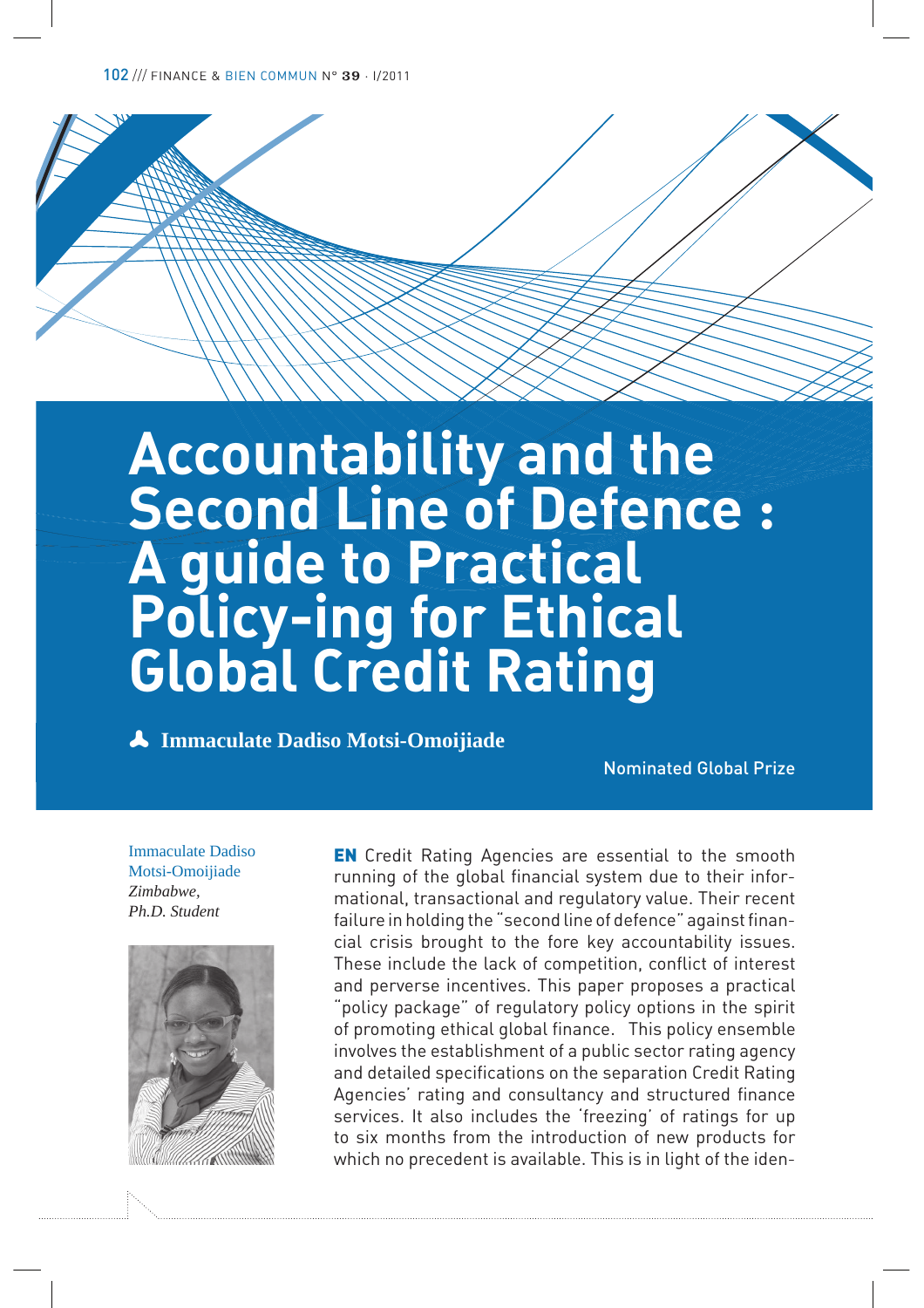tification of the core problem in recent times of dealing with innovation and the valuation of new and complex instruments.

FR Cet article fournit des options politiques pratiques pour la régulation des agences de notation financière dans l'esprit de la promotion d'une éthique globale en finance. Les agences de notation sont essentielles pour le bon fonctionnement du système financier global en raison de leur valeur informationnelle, transactionnelle et réglementaire. Leur échec récent pour assurer la "deuxième ligne de défense" contre la crise financière a mis en évidence des questions clés au niveau de la responsabilité. Il s'agit notamment du manque de concurrence, de conflits d'intérêt et des incitations perverses. Cet article propose un "paquet de politiques" pratique de réglementation à examiner. Ce paquet inclut la création d'une agence de notation du secteur public et des spécifications détaillées sur la séparation des agences de notation et les services de consultants et de services dans le domaine de la finance structurée. Il comprend également un "gel" temporaire des notations. Ceci s'inscrit dans la ligne de l'identification du problème fondamental de la période récente lorsqu'il s'agit de traiter de l'innovation et de l'évaluation des nouveaux et complexes instruments financiers.

*« There are two superpowers in the world today in my opinion. There's the United States and there's Moody's Bond Rating Service. The United States can destroy you by dropping bombs, and Moody's can destroy you by downgrading your bonds. And believe me, it's not clear sometimes who's more powerful. »*  (Thomas Friedman)

#### **Executive Summary**

This paper is based on the premise that *Credit Rating Agencies are essential to the smooth running of the global financial system* due to their informational, transactional and regulatory value. Here, emphasis is placed on the regulatory value of Credit Rating Agencies and their role in the second line of defence against financial crises.

It is the recent failure of Credit Rating Agencies in holding the second line of defence that prompted this enquiry. Here, their role in the current financial crisis brought to the fore key issues to address. These are the lack of competition, conflict of interest, perverse incentives, low accuracy, endemic pro-cyclicality and systemic regulatory dependence on credit ratings.

This study has shown that the *current regulatory framework is inadequate* to address and resolve the above-mentioned issues. Based on a cursory review of relevant literature, seven categories of regulatory proposals were identified. These are nationalization, the abolishment of official recognition, the provision "Il y a deux superpuissances dans le monde aujourd'hui : les États-Unis et Moody's. Les États-Unis peuvent vous détruire en vous envoyant des bombes. Moody's peut vous détruire en abaissant la note de vos obligations. Et croyez-moi, ce n'est pas clair parfois qui est le plus puissant." (Thomas Friedman)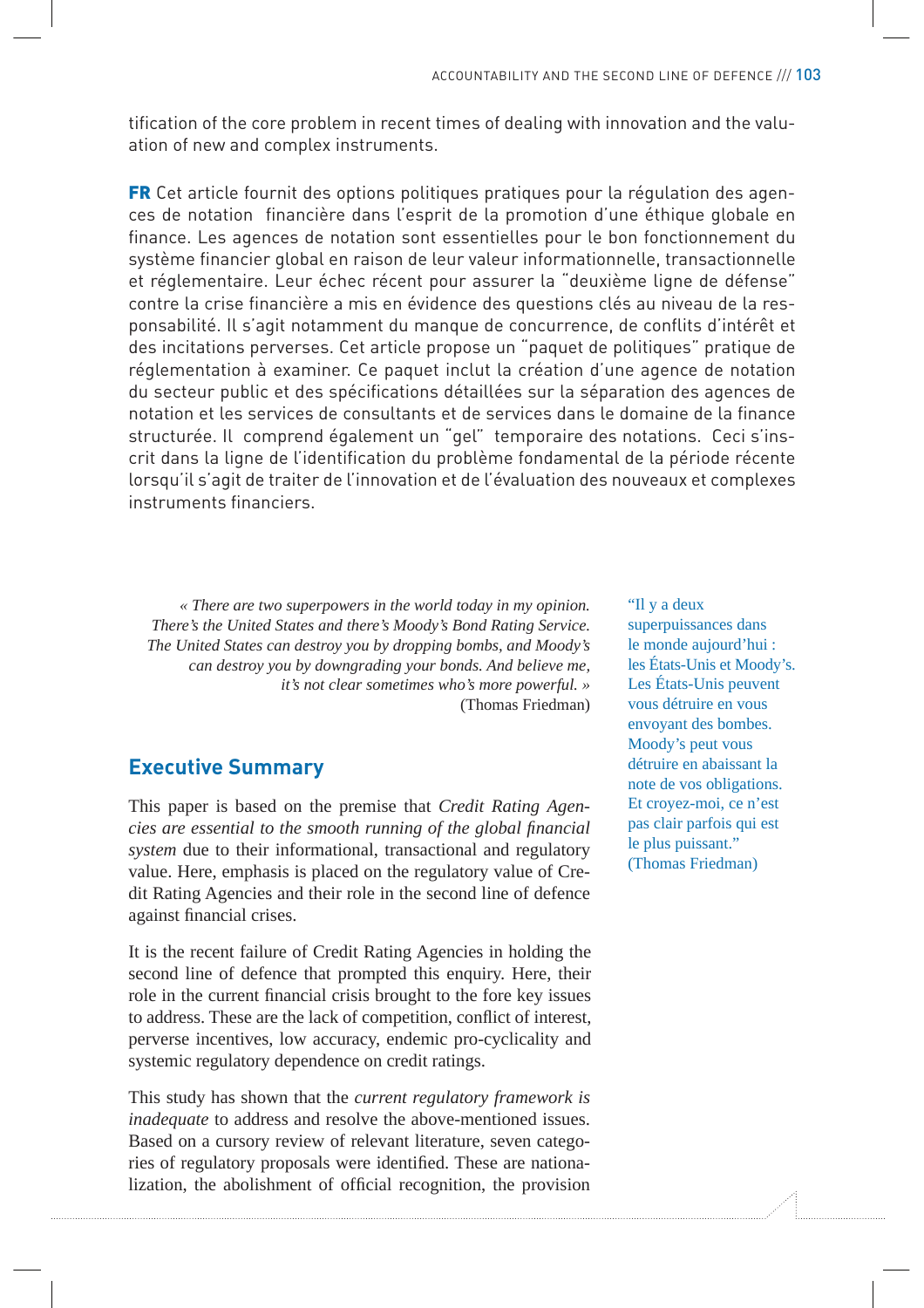of additional information, the introduction of legal liability, the separation of consultancy from advisory functions and the weakening of barriers to entry.

After applying the options analysis public policy tool to assess the relative merit of each of these regulatory options vis-à-vis the issues mentioned above as well as the political and implementation feasibility, a *'policy package'* with specific modalities is proposed. This involves the establishment of a public sector rating agency and the provision of two options to Credit Rating Agencies. These options are either; (1) delegate rating function to the public sector rating agency and continue with the structured finance/ consultancy arm of their business or; (2) cease the structured finance/ consultancy activities and focus only on providing ratings.

Here, it is recommended that should the Credit Rating Agencies choose the second option, the following new set of rules and regulations should apply  $- (1)$  ratings should be paid for by investors and not by issuers; (2) performance management by regulators with punitive repercussions should be put in place; (3) additional information beyond ratings should be supplied; (4) regulatory structures and processes that rely on credit ratings should use aggregated ratings of licensed Credit Rating Agencies.

Finally, it is proposed that there be a 'freezing' of ratings for up to six months from the introduction of new products for which no precedent is available. This is light of the identification of *the core problem, particularly in the current !nancial crisis, as dealing with innovation and the valuation of new and complex instruments*.

#### **Introduction**

It has been argued that the current global financial turmoil, touted as the worst since the Great Depression, is taking place because regulatory lines of defence failed to hold and prevent the crisis. Sequentially, risk management at firms, then market and official analysts and finally established regulatory bodies each failed to halt the financial meltdown which has pushed most major economies around the world to the brink of recession and caused significant slowdown and failure of some emerging market economies.

The focus of this paper is on the second line of defence in general and Credit Rating Agencies (CRAs) in particular. This is in recognition of the vital and indispensible role that the CRAs play in the global financial system and, as demonstrated by recent events, the great impact of their failure to effectively fulfil their mandates on global financial stability.

Cette affirmation est la reconnaissance du rôle capital et indispensable que les agences de notation jouent dans le système financier global et, comme démontré par les récents événements, le grand impact de leur incapacité à s'acquitter efficacement de leurs mandats pour la stabilité financière globale.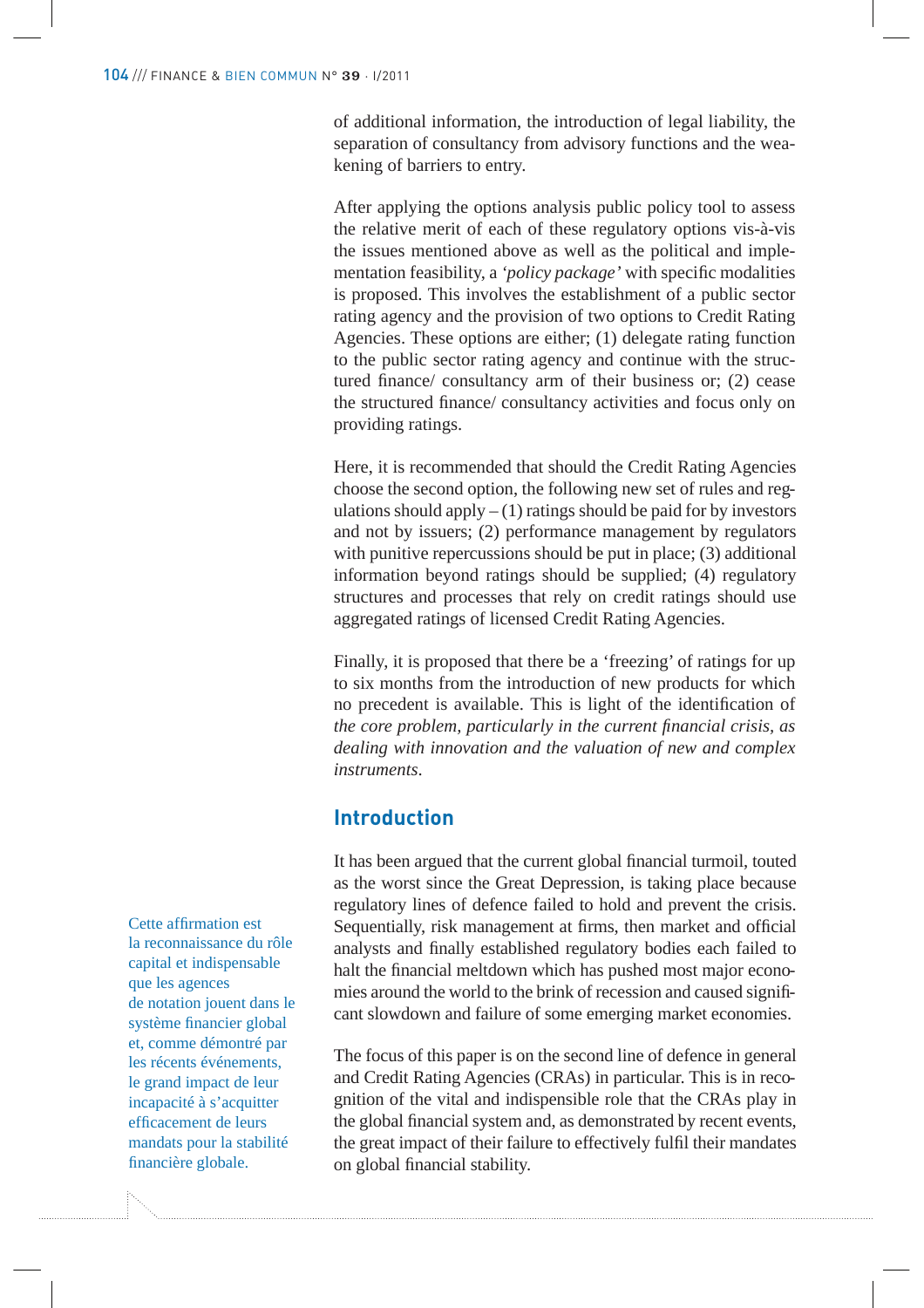With this in mind, this paper is divided into seven sections. (1) An overview of CRAs; (2) The role of CRAs in the current financial crisis; (3) Key issues to address; (4) Recent regulatory developments; (5) Proposed regulatory options; (6) Options Analysis and; (7) Recommendations.

## **Overview of CRAs**

*Origins:* CRAs trace their roots to more than a century ago when investment in railroad began. In the late 1860s Henry Poor published a manual that provided information for investors – a lucrative business which John Moody also established in 1910 by publishing a book analyzing railroads and their outstanding securities and assigning ratings to them. By the 1930s, investment policies requiring that bonds be rated were instituted. Today, there are three main international CRAs and a plethora of national and regional CRAs around the world.

*Function:* Henry Poor and John Moody started analysing and rating railroads after realizing that investors often lack the information to determine the soundness of their investment. In the same way, today, rating agencies deal with principal-agent problems and asymmetric information<sup>2</sup>. Here, the ratings reflect the CRA's estimate of the probability of default over a given period. CRAs therefore fall under the second line of defence since, like auditors, investment analysts and journalists, they act as 'gatekeepers' of investment-related transactions between market participants. In this way, CRAs play a critical informational, regulatory and transactional role in the global financial system.

*Modus Operandi: A credit rating is defined as an "opinion fore*casting the creditworthiness of an entity, a credit commitment, a debt of debt-like security or an issuer of such obligations, expressed using an established and defined rating system"<sup>3</sup>. A rating agency derives its rating from both publicly available information and private information provided by firms and analysts. This information then goes through the rating agency's credit model to produce a rating <sup>4</sup>. These ratings signify financial soundness and regularity in interest and principal payments. They range from AAA for the highest quality bond instruments to D for instruments in default.

1. Tara Perkins, 2007, *Misguided or Misunderstood?* Globe & Mail, 7 September 2007.

3. Amelie Champsaur. 2005. *The regulation of credit rating agencies in the U.S, and in the E.U: Recent initiatives and Proposals.* http://www.law.harvard.edu/ programs/pifs/pdfs/amelie\_champasaur.pdf

L'origine des agences de notation remonte à il y a plus d'un siècle, quand ont commencé les investissements dans les chemins de fer. Vers la fin des années 1860, Henry Poor a publié un recueil d'informations sur ces projets à l'intention des investisseurs. Cette activité dont John Moody fut également l'un des pionnier s'est avérée lucrative. Moody a établi la notation en tant que telle par la publication en 1910 d'un livre qui analysait les chemins de fer et attribuait une note aux titres financiers correspondants.

Une notation de crédit est définie comme une « opinion qui prévoit la solvabilité d'une entité, d'un engagement de crédit, d'une dette ou d'un actif analogue, ou encore d'un émetteur d'obligations et qui s'exprime en utilisant un système de notation établi et défini ».

<sup>2.</sup> Richard Portes, 2008, *Rating Agency Reform,* www.voxeu.com

<sup>4.</sup> Richard Portes. 2008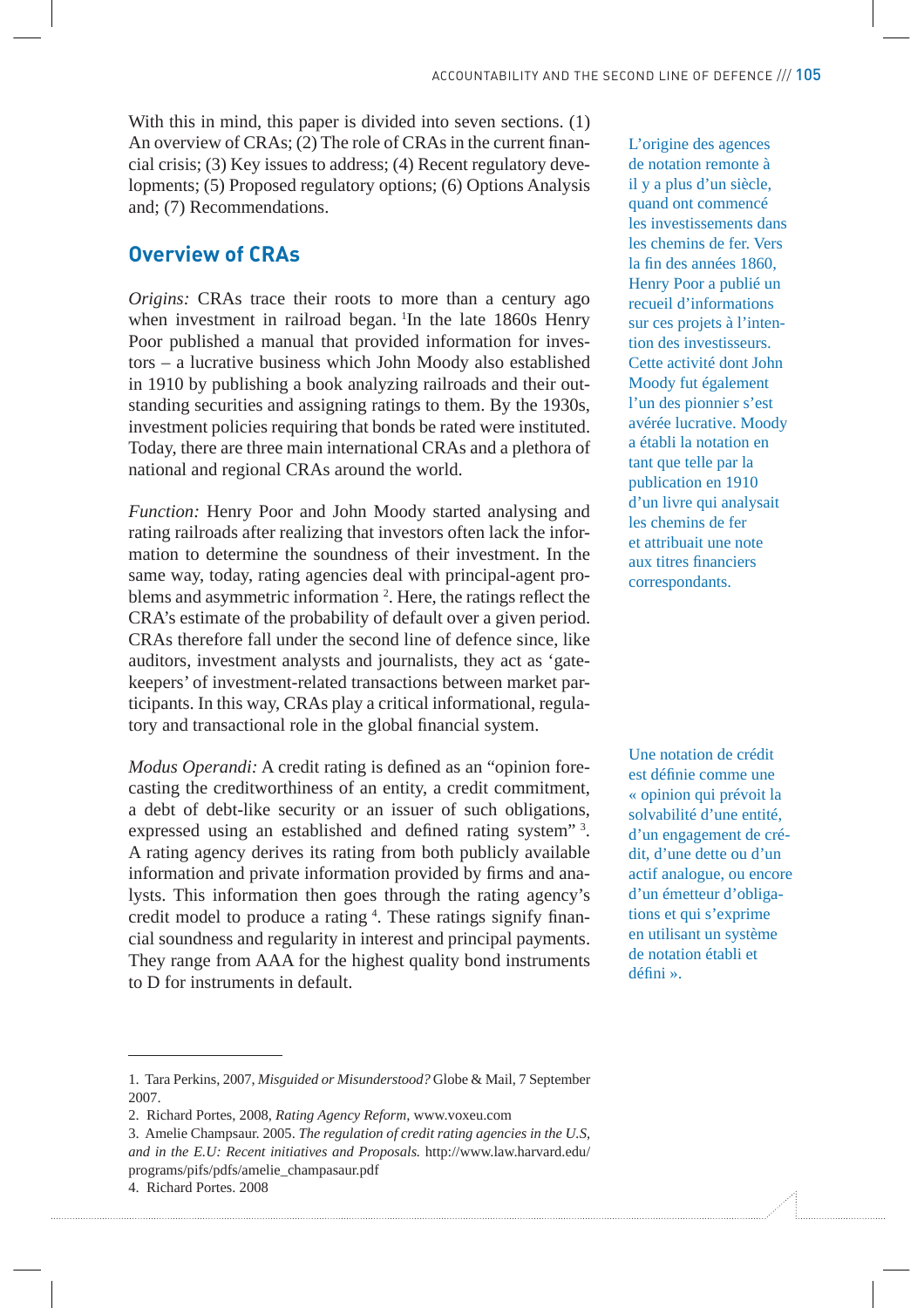### **Role of Agencies in the current financial crisis**

Although there are several ways to explain the evolution of the current financial crisis, the one which best explains the role of CRAs is the one that sees the current financial crisis, like most financial crises before it, as being triggered by the emergence of innovation. This time, instead of the steam engine or the radio, the crisis emerged from the development of a "new tool of financial engineering" which, as in previous crises, investors were wary of at first before rushing in upon seeing the extraordinary returns which lead to upward surges in asset prices that eventually burst and petered out <sup>5</sup>.

More specifically, complex financially structured products came into the market when banks started using an 'originate and transfer' approach to housing loans. These loans, a large proportion of which were sub-prime, were then securitized by investment companies who shopped around for higher ratings before selling the instruments to investors.

In this scenario, even the more sophisticated risk-hungry investors did not know how to value these new assets, and so had to rely on and trust the ratings provided by the CRA involved in the securitization <sup>6</sup>. The CRAs, encouraged by their own incentives heeded underwriters' assurances of the power of pooling to decrease the probability of default and their ability to predict despite a limited track record. As these structured products did not trade, and were sold only over the counter, their price transparency and market liquidity was low<sup>7</sup>.

Because of this, it is widely believed that the CRAs failure to provide correct ratings on these high risk products and hold the second line of defence played a crucial role in the current financial crisis. This lead the US Congress House Oversight and Government Policy Committee to recently hold a hearing which concluded that the top three CRAs "were aware of serious problems but continued company practices which benefited the bond issuers while disregarding the interests of the investors who relied on S&P, Moody's and Fitch ratings" 8.

7. Ibid

Les trois principales agences de notation "étaient au courant des problèmes graves, mais elles ont continué leurs pratiques qui ont bénéficié aux émetteurs des obligations en négligeant les intérêts des investisseurs qui comptaient sur les notations de S & P, Moody's et Fitch".

<sup>5.</sup> Carmen Reinhart, 2008, *Reflection on the International Dimensions and Policy Lessons of the US Subprime Crisis.* www.voxeu.com

<sup>6.</sup> Guillermo de la dehesa, 2007, *How to avoid further Credit and Liquidity Con! dence Crises.* www.voxeu.com

<sup>8.</sup> US Congress, 22 October 2008, *Transcript: House Oversight and Government Policy Committee*. http://oversight.house.gov/story.asp?ID=2250Delicious Digg Facebook reddit Technorati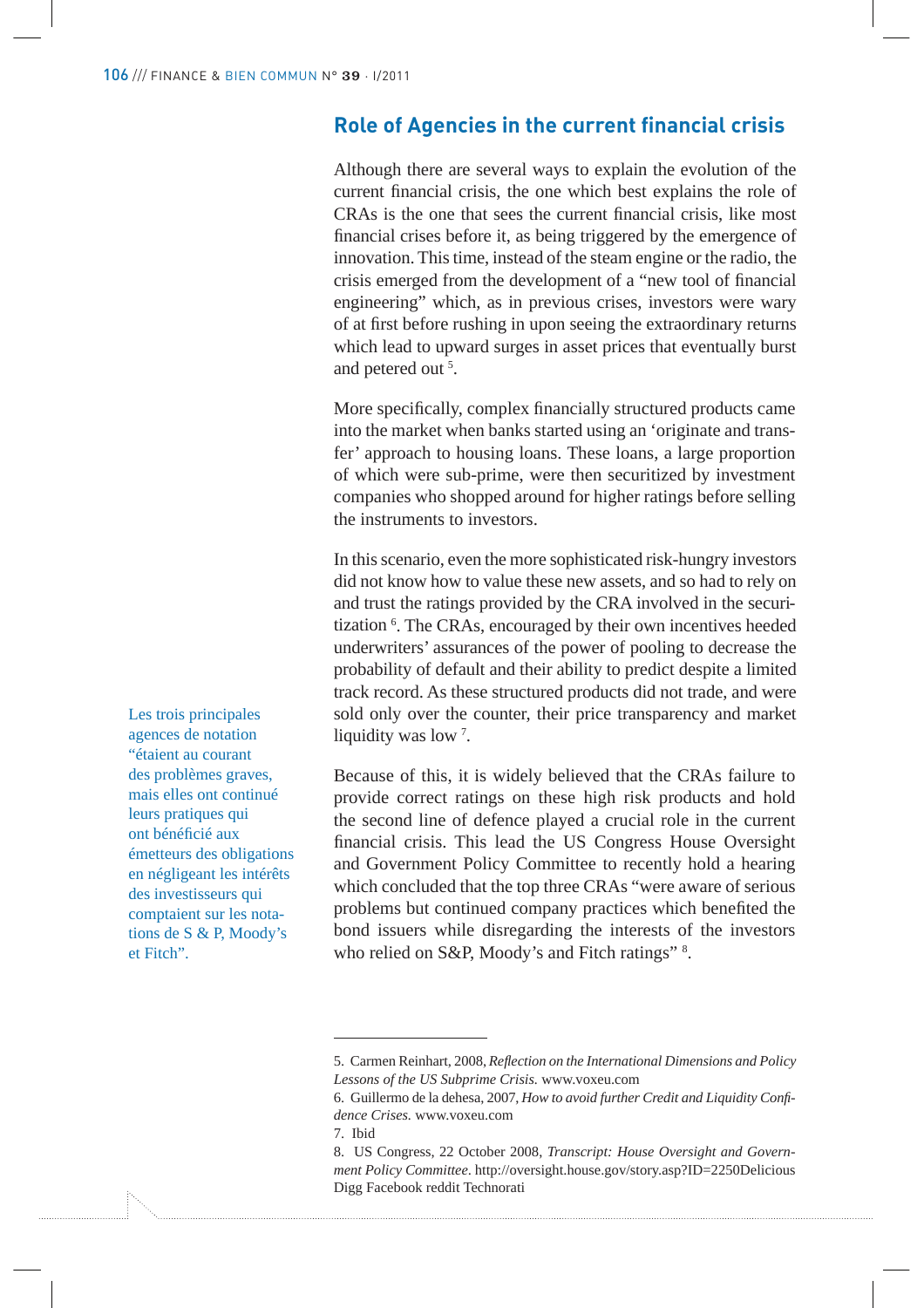#### **Key Issues to address**

There are several problems associated with the CRAs that prevent them from performing their role more effectively. These are linked to key issues that need to be addressed in order to more fully understand the areas in need of reform.

*No Competition*- Firstly, it has been observed that there are some natural monopoly characteristics in the credit rating industry because of network effects<sup>9</sup>. Network effects here refer to how investors want consistency of ratings across issuers. The natural monopoly also stems from the barriers to entry created by regulators who rely on ratings and as such use stringent criterion to determine whether or not an agency holds this regulatory license. CRAs also require highly qualified analysts, as well as "high tech" and sophisticated rating methodologies with are proprietary <sup>10</sup>. In this way, the credit rating industry displays the same quality deficiencies (in terms of accuracy, lack of rigor and innovation) evident in any monopolistic market.

*Conflict of Interest* – Secondly, and this is the most expansive critique of CRAs, there is an apparent conflict of interest that exist in the business models of CRAs which allows them to first advise on how the construction of a security would affect its rating and then issue a rating that confirms its advice  $-$  earning two separate fees in the process. (Fig. 1). For example 44% of Moody's revenues in 2006 came from its structured finance activities  $11$ . This conflict of interest potentially reduces the objectivity of the ratings provided by CRAs and leads to the problem of perverse incentives in the rating process.

*Incentives* – Thirdly, as is evident from what was alluded to above, there is an apparent incentives compatibility issue with CRAs. In the first instance, CRAs have an incentive to give high ratings in a situation where because the issuer pays for the ratings, he may also shop around for the most favorable rating ('best deal'). In the second instance, due to the same dual business model, CRAs also have incentives to ensure that securitization takes place as this generates more business to them by providing more products to rate. To illustrate this, Figure 2 below shows how the revenue of the three big CRAs increased during the time leading up to the current implosion of the global financial system.

Il y a un évident conflit d'intérêts dans les modèles d'affaires des agences de notation qui leur permet d'abord de donner des conseils sur la manière dont la construction d'un actif aurait une incidence sur sa notation et ensuite d'émettre une note confirmant son conseil – ce qui les fait gagner doublement dans le processus.

<sup>9.</sup> Richard Portes, 2008.

<sup>10.</sup> Amelie Champsaur. 2005.

<sup>11.</sup> Richard Portes, 2008.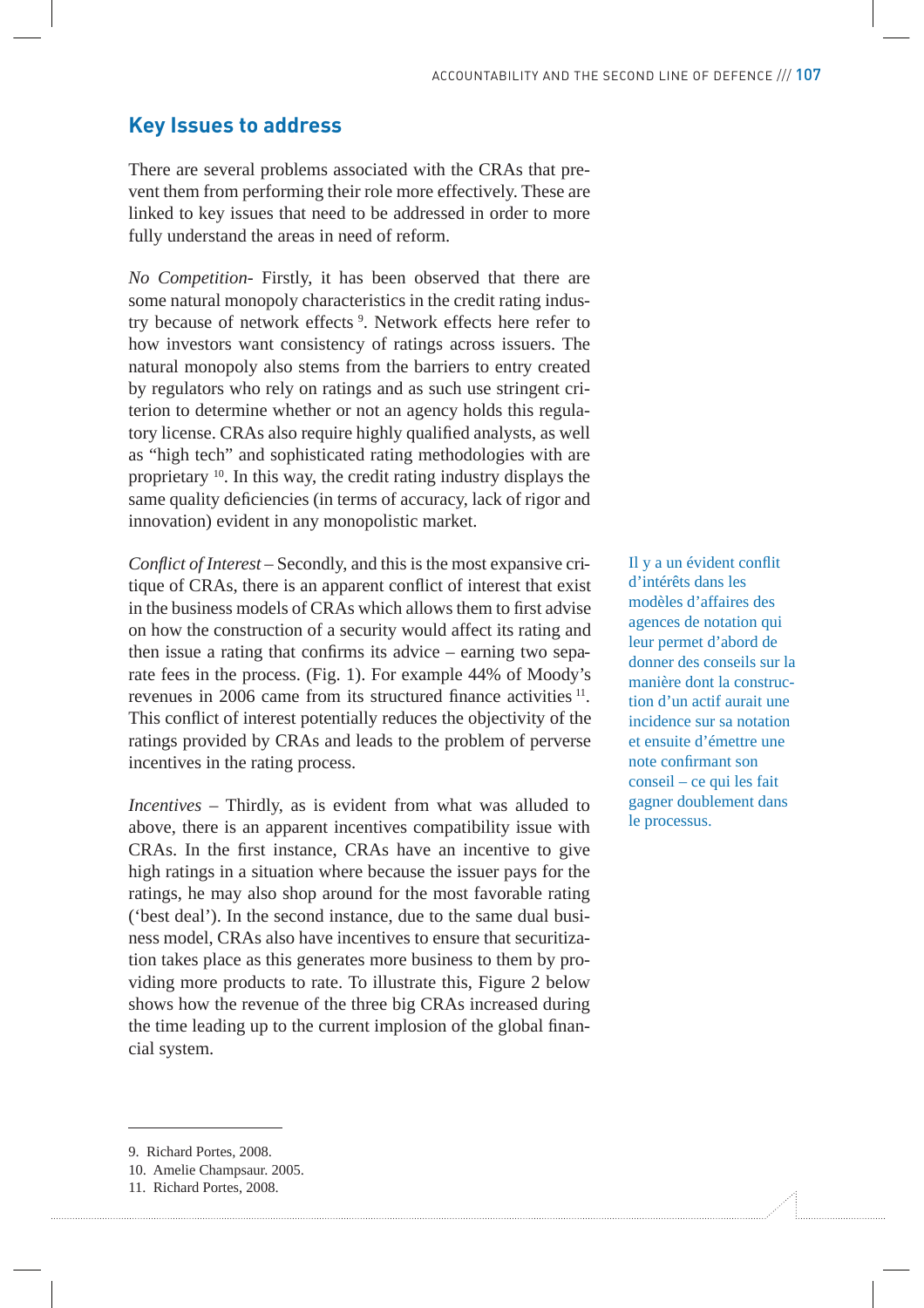



Source: www.lewrockwell.com





Source: www.lewrockwell.com

*Accuracy and Pro-Cyclicality* – Fourthly, the accuracy of CRAs has been questioned. Agencies are blamed for reacting ex post rather than anticipating defaults. In this way, the ratings are not only lagging indicators 12 but also *pro-cyclical* creating the her-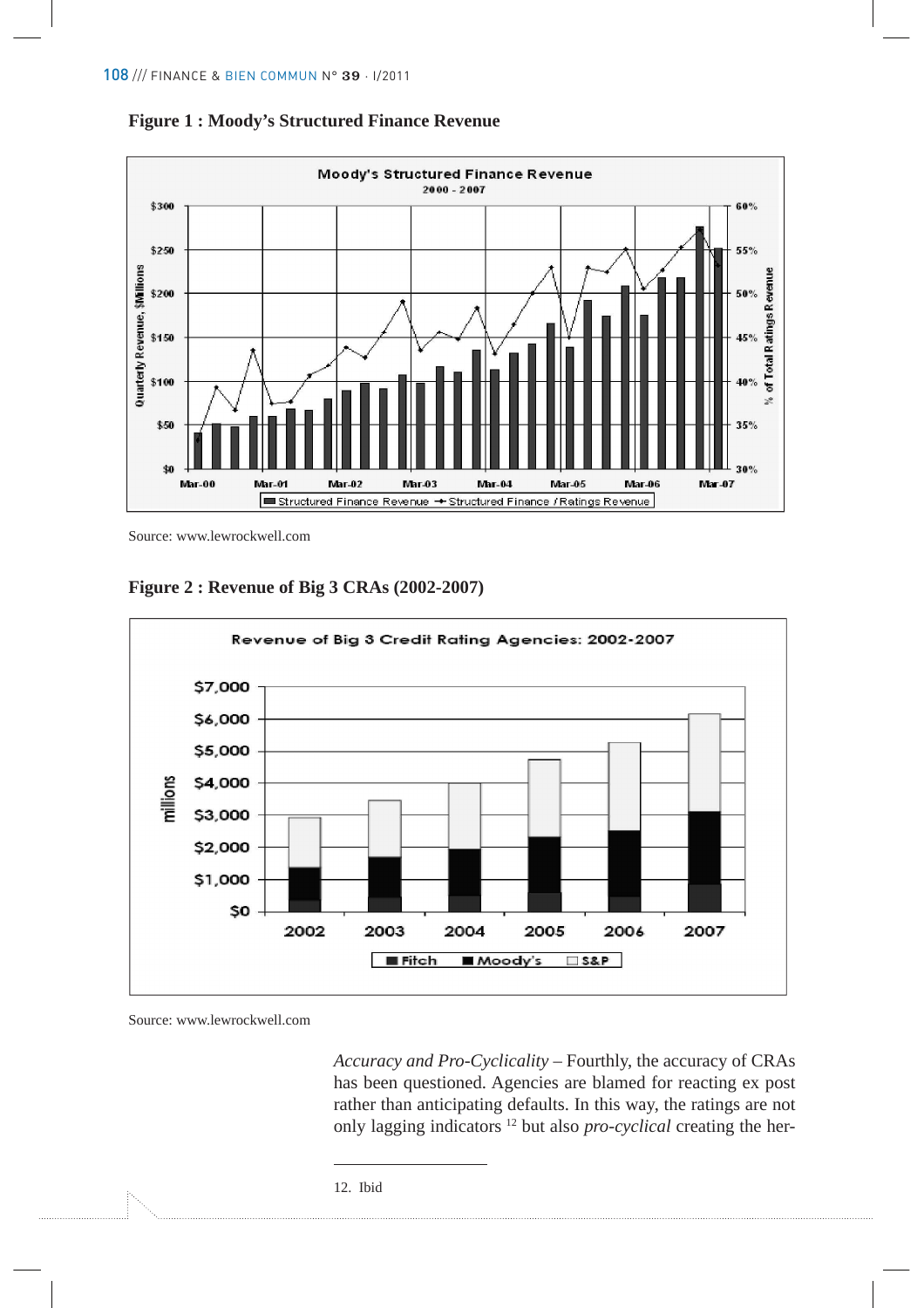ding effects, and magnifying instability as they did during the Asian Financial Crisis. In this crisis, as in the current crisis rating agencies, following their pro-cyclical tendencies, overreacted in their effort to distract the investing public from their laxness of the past few years by strict standards going forward  $13$  creating the de-stabilizing herding effects mentioned here. Further more, critics have highlighted how the agencies' data and their models are suspect. For example, in rating the securities involving sub-prime mortgages, the agencies are said to have used data from an extended period of rising house prices, during which doubtful mortgages had been validated as householders' equity grew <sup>14</sup>. This led, in part to the inaccuracy of the ratings they provided for these products. With regards to the models simulations CRAs used, it was noted that these may not be helpful when markets become so disorderly that they exceed the models' parameters and tail risk occurs. This is exacerbated by the questionable used of the same metric to evaluate sovereign risk, corporate bond risk, and complex instruments like collateralized debt obligations<sup>15</sup>. It is because of these and other accuracy issues that, some literature points to the fact that rating agencies do not add value. This is because the quality of information they provide is believed to be no better than that which a good analyst could extract from publicly available data. The questionable accuracy has prompted several detailed studies casting doubt on their ability to assess credit quality better than measures based on market spreads or to predict major changes <sup>16</sup>.

#### **The Dependance of Regulators**

*Regulatory Dependence of CRAs – The final key issue to con*sider is the dependence of regulators on rating agencies. This extends the scope that stakeholders with vested interests should consider when addressing CRA-related regulatory issues and reflects the effects of poor ratings on financial stability. A case in point here is the dependence of Basel II's capital adequacy standards for banks on ratings. This is particularly problematic in a scenario in which credit ratings do not adequately reflect credit risk. Here, "the banks' capital structure might give the illusory impression that it constitutes a sufficient cushion against risk, which could threaten the safety and soundness of the banking system" <sup>17</sup>. The same is true for the U.S. National Recognized Statistical Rating Organization status, whereby a wide range of investors are required not to hold securities whose ratings are

Les agences de notation sont responsables car elles réagissent a posteriori plutôt que d'anticiper un défaut de paiement. De cette façon, les évaluations ne sont pas seulement des indicateurs retardés, mais aussi pro-cycliques, qui créent des effets domino et une instabilité grandissante comme ils l'ont fait pendant la crise financière asiatique.

<sup>13.</sup> Carmen Reinhart, 2008.

<sup>14.</sup> Ibid

<sup>15.</sup> Ibid

<sup>16.</sup> Levich et al, 2007. *Credit Rating Agencies and the Global Financial System.*

<sup>17.</sup> Amelie Champsaur. 2005.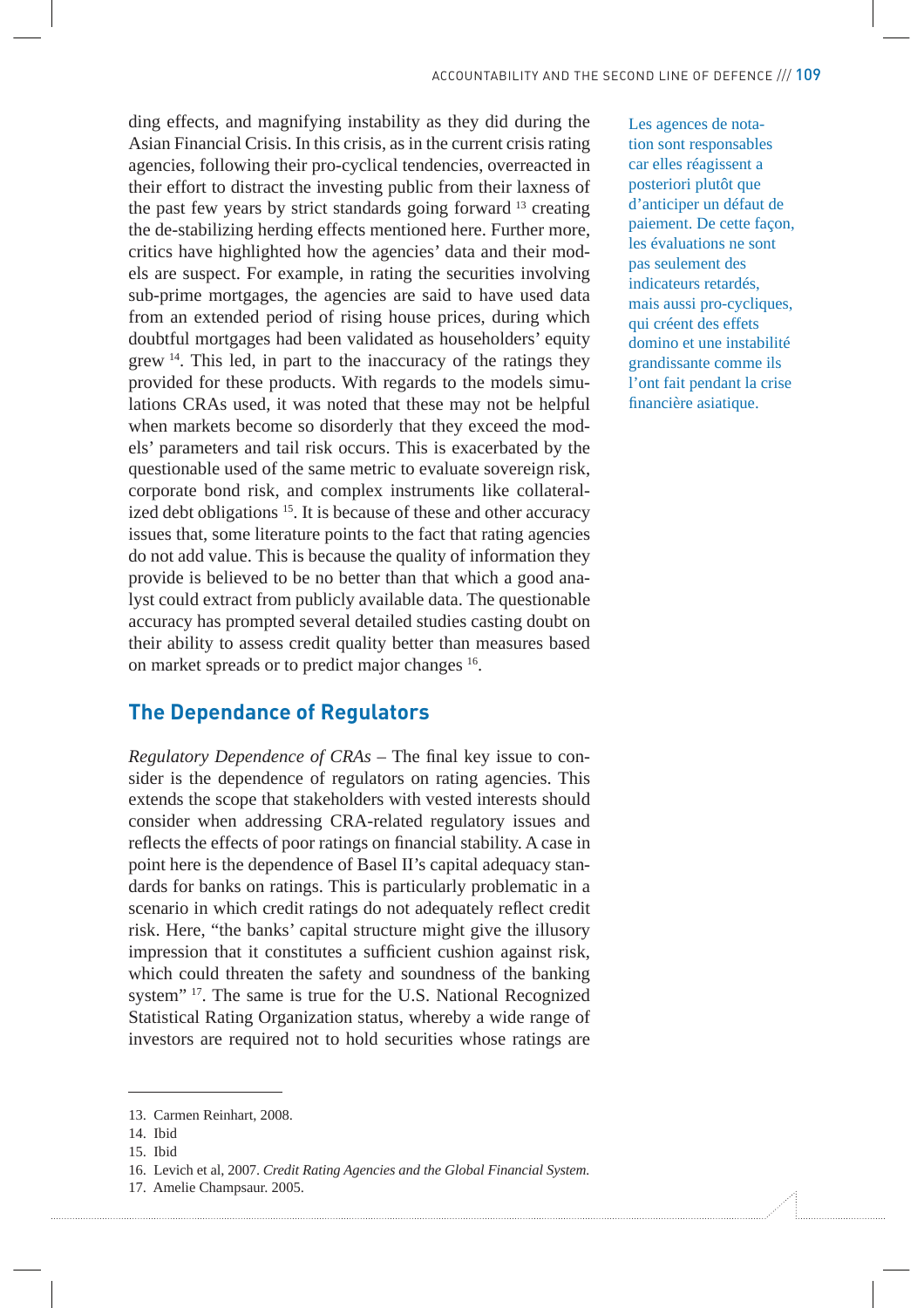below 'investment grade', and ratings affect the risk weightings of banks' assets in calculating capital adequacy ratios <sup>18</sup>.

#### **Recent Regulatory Developments**

Annex 1 shows the current regulatory framework for CRAs. As these are beyond the scope of this study, IOSCO, the main regulatory tool as well as recent regulatory developments in the European Union and in the United States shall be briefly highlighted.

*IOSCO* – The International Organization of Securities Commissions published its Code of Conduct Fundamentals for Credit Rating Agencies in 2004. This code focuses on voluntary "corporate governance rules designed to (1) ensure quality and integrity of the rating process; (2) remain independent and avoid conflicts of interest; (3) assume their responsibility to market participants through greater methodology transparency and adequate treatment of confidential information provided by issuers" <sup>19</sup>. The key shortcoming of these provisions is that IOSCO does not address the issue of the enforcement of the code. Instead, it leaves enforcement to either national regulators or market mechanisms <sup>20</sup> which, in light of the current crisis, have been ineffective.

*European Union –* October this year saw the drafting of a law designed to prevent conflicts of interests between CRAs and their clients in the EU. The legislation aims to forces CRAs to disclose their working methods and to encourage the emergence of new agencies. Under the draft proposal, CRAs will not be allowed to combine their work with consultancy and specific rules are given on how staff members are paid and how long they can work with clients. These are that (a) pay should be determined primarily by the quality, accuracy, thoroughness and integrity of their work; (b) for companies with more than 50 staff members, a four-year time limit would be placed on work with individual clients to prevent relationships from becoming too close and; (c) there would then have to be a two-year break before the individual worked with the same client <sup>21</sup>.

*United States –* In the U.S., preliminary steps to address the issue of CRAs in light of their role in the current financial crisis were taken in the form of a hearing by the House Oversight and Government Policy Committee. Here, the current heads of S&P, Moody's and Fitch were issued with firm statements after testifying

Le Code de conduite des agences de notation publié en 2004 met l'accent sur l'adoption volontaire de « règles de gouvernance d'entreprise visant (1) à assurer la qualité et l'intégrité du processus de notation ; (2) à rester indépendantes et à éviter les conflits d'intérêts; (3) à assumer leur responsabilité envers les participants au marché grâce à une plus grande transparence des méthodologies et à un traitement approprié des informations confidentielles fournies par les émetteurs ».

<sup>18.</sup> Richard Portes, 2008.

<sup>19.</sup> http://www.iosco.org/pubdocs/pdfIOSCOPDI151.pdf

<sup>20.</sup> Ibid.

<sup>21.</sup> Stephen Castle, 29 October 2008. *EU prepares tight rules on credit rating agencies*. International Herald Tribune**.**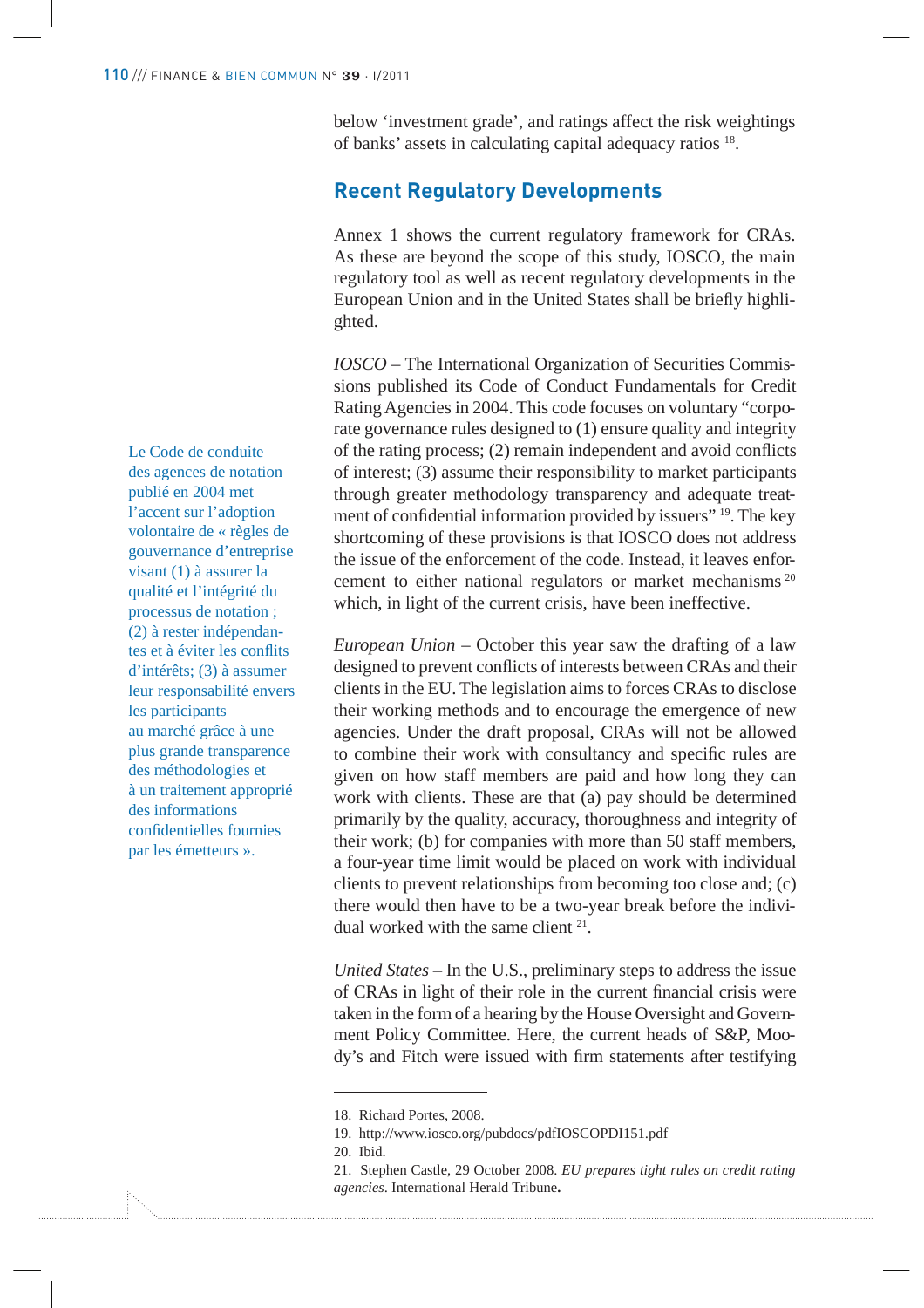with U.S. legislators announcing clear intentions to hold CRAs accountable for their actions  $22$ . This may be impetus for future EU-like regulatory procedures to be taken in the near future.

#### **Proposed Regulatory Options**

With these key issues in mind, several regulatory options can and have been proposed. Apart from their role in the current financial crisis, reasons behind calls for regulation stem from studies which have refuted the claims that reputational concerns lead to reliable ratings by CRAs. Here, it was previously argued that CRAs provide accurate information to market participants in order to safeguard their reputation of ensuring reliable ratings. However, it has been noted that "worrying about reputation is not the same as worrying about providing reliable ratings" <sup>23</sup>. This is because CRAs can be too conformist, too conservative or too bold precisely because they worry about their reputation  $24$ . It is for all the reasons mentioned here and above that various proposals for the regulation of CRAs have been put forward. A brief description and discussion of each option shall be given before their respective merits are analyzed.

*Option 1: Status Quo -* This will entail leaving the current status quo as it is, since market participants will lobby against anything stronger. Moreover, the French Autorité des Marchés Financiers, believe that the voluntary code has been implemented in a "globally satisfactory manner"  $25$ . The main problem with this proposal is that it does and cannot solve the incentives problems mentioned above.

*Option 2: Nationalizing the Agencies – The first proposal to be* considered is the nationalization of the CRAs. This comes from the classification of ratings as public goods which should therefore have public funding as they are essential in ensuring that the global financial 'plumbing' operates smoothly. Some have taken this proposal even further by calling on governments to set up a public rating agency (PRA)  $^{26}$ . The key feature of such a PRA is that it would not aim to make profit and would not have an interest in providing overly generous rating thus avoiding the incentives and conflict of interest problems mentioned above. It is proposed that such a PRA be funded with tax payers' money, that it should be organized at the European level and combined Le maintien du statu quo actuel, ne peut et ne résoudra pas les problèmes liés aux incitations.

La première proposition à considérer est la nationalisation des agences de notation. Les notations émises par les agences devraient donc être considérées comme étant des biens publics et leur financement devrait être garanti par la collectivité.

<sup>22.</sup> US Congress, 22 October 2008.

<sup>23.</sup> Beatriz Mariano, 12 July 2008, *Do reputational concerns lead to reliable ratings?* www. voxeu.com

<sup>24.</sup> Ibid

<sup>25.</sup> Ibid

<sup>26.</sup> Roel Beetsma, October 27, 2008. *The ase for public sector credit rating agencies.* www.rgemonitor.com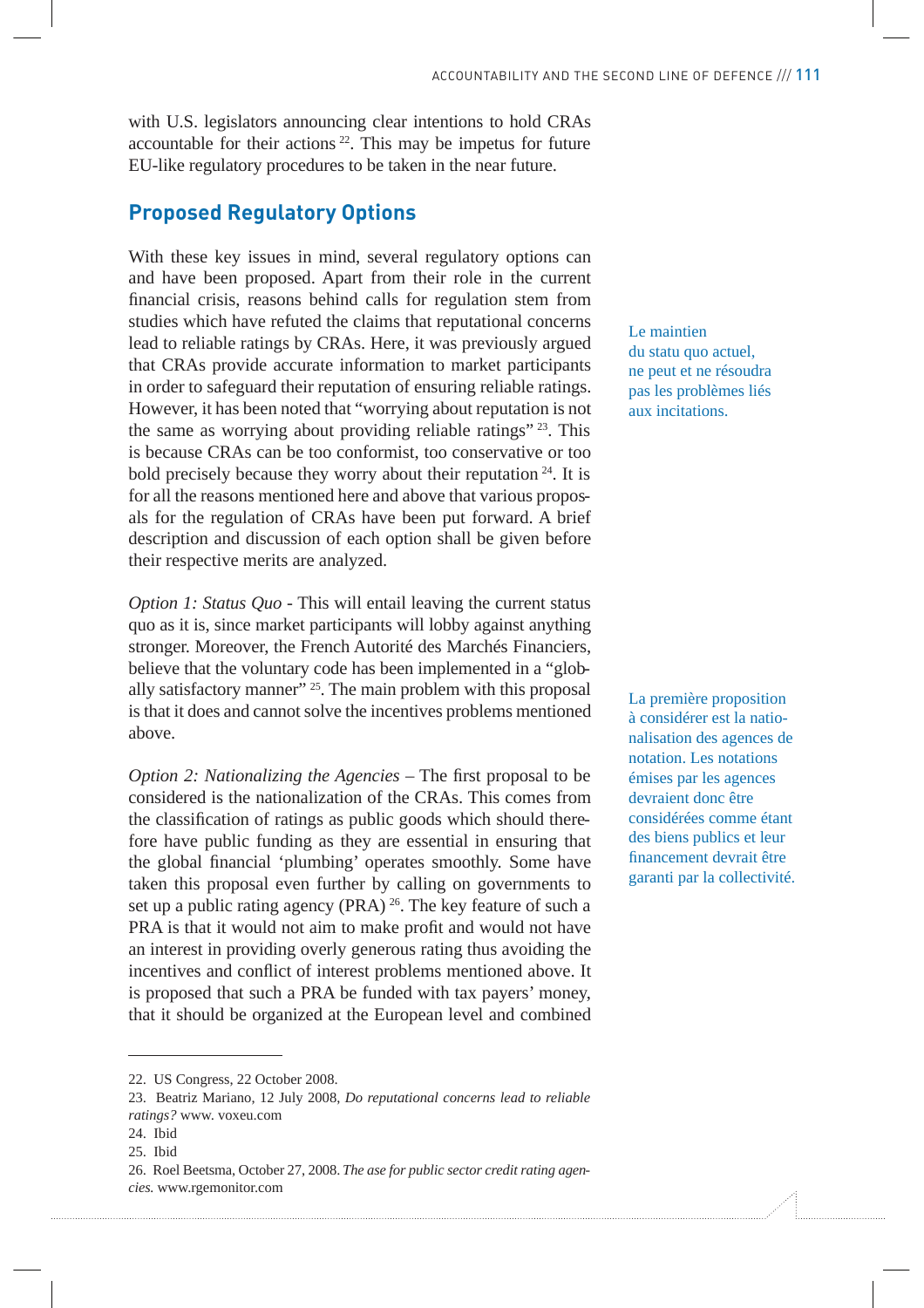Abolir la reconnaissance officielle des agences de notation impliquerait l'élimination de la licence de régulation de ces agences.

En rétablissant les abonnements pour les investisseurs, on réduirait les incitations à se comporter en passager clandestin.

En fournissant des informations supplémentaires en dehors des notes, les agences de notation devraient inclure des détails tels que l'évaluation de la liquidité propre aux divers instruments et de la volatilité probable de leur prix de marché.

with the European Financial Services Authority (EFSA) in the E.U. The main problem with this proposal is overcoming the lack of political will combined with the powerful lobby that is sure to be presented by the CRAs.

Option 3: *Abolish of!cial recognition of CRAs' ratings* – This proposal would involve eliminating the regulatory license of CRAs by removing the NRSRO designation and merely requiring agencies to register with the regulators. Intuitively, it can be seen that awarding CRA ratings with official recognitions places the ratings above suspicion by investors who then fail to conduct their own risk assessment before making investment decisions. No official recognition will force investors to see ratings as one of many tools that can be used to inform investment decisions, and thus allow them to gauge risk more accurately. For CRAs the barriers to entry and almost 'god-like' status will be removed. The main problems with this proposal are that such a move will increase the regulatory burden on the regulators and would suppress the role of CRAs in Basle II, which, after all the effort put into crafting it, is likely to encounter great opposition <sup>27</sup>.

*Option 4: Reviving Subscriptions* – prior to the 1970s, the CRAs revenue came from a levy on the investors who used their ratings. At this time, the CRAs were not 'tied up in the system' like they are today 28. This would reduce the incentives and free rider problems mentioned above. The main problem with this proposal is that it is linked to the public good aspect as described by Portes who notes that there will be free rider problems and payment by the user of the information will be either suboptimal or unenforceable, which is the reason why the CRAs stopped this practice in the 1970s.

*Option 5: Providing additional information apart from ratings –*  This would address the accuracy problems highlighted above. This should include details such as assessment of the liquidity characteristics of the instruments and of likely volatility of its market price. In addition to this, it has been suggested that agencies provide a range of risk for each instrument rather than a point estimate<sup>29</sup> and develop a distinct rating scale for structured finance products<sup>30</sup>. The main problem with this proposal is that the agencies do not seem well equipped to do that as these kinds of risk are almost impossible to measure quantitatively. The CRAs are likely to lobby strongly against such an expansion of the depth of their work.

*Option 6: Introducing explicit legal liability for negligence and malfeasance –* At the moment, CRAs successfully maintain legal

<sup>27.</sup> Richard Portes, 2008.

<sup>28.</sup> Tara Perkings, 2007.

<sup>29.</sup> Richard Portes, 2008.

<sup>30.</sup> Ferguson et al, 2007.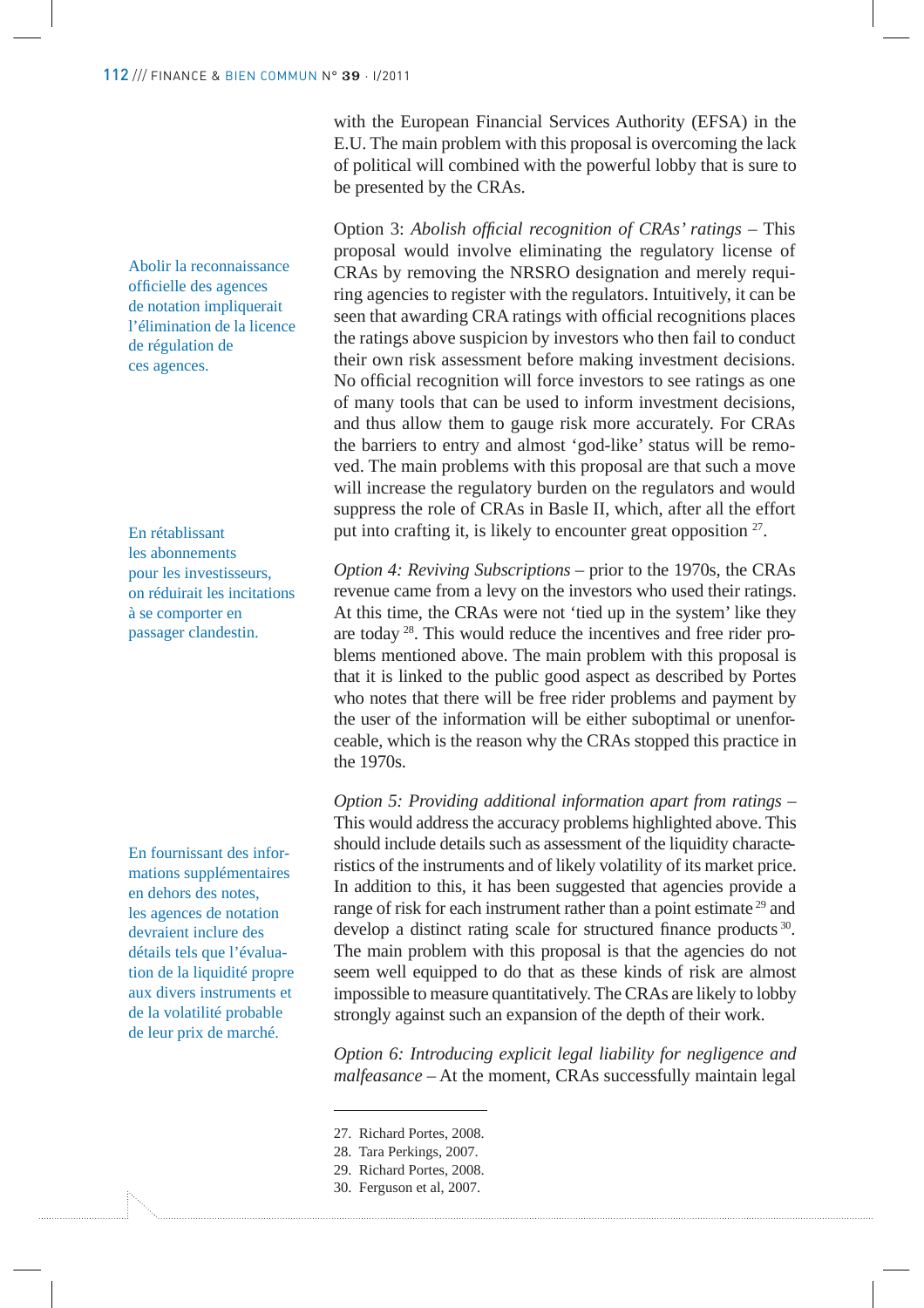immunity from malfeasance claims on the ground that they are only financial journalists publishing their opinions, which are protected by free speech, although, as pointed out by Portes, Moody's is much more profitable than Financial Times, suggesting that they are earning some rents (their 'reputational capital' and the regulatory license conferred by their role in the financial system  $31$ . Apart from the evident short-comings of the free speech argument, being able to hold them more legally accountable will be a way to ensure that they take full responsibility for their ratings, and as such, be more thorough and meticulous in the provision of these ratings. However, the main problem with this proposal is that quite simply, CRAs will be sued out of business should such legal liability be in place as every investor who makes losses on a AAA rated product will demand redress.

*Option 7: Separating rating from consultancy and advisory functions –* This will need to go beyond Chinese walls <sup>32</sup> and will entail ensuring the CRAs do not engage in consultancy work and that their structured finance business is stopped. This will eliminate the conflict of interest problems mentioned above. The main problem with this proposal is that the CRAs are likely to put up great resistance to giving up a highly remunerative line of work and to accept a dramatic decrease in their revenue stream.

*Option 8: Decrease Barriers of Entry - The rationale for this is* that it would allow more CRAs into the market and create competition which will improve the performance of CRAs. However, the main problem with this proposals is the natural monopoly tendencies of the industry alluded to above as well as the possibility that more players will exacerbate the incentives problems and there will be more competition to gain issuers business which may be done by providing the highest rankings.

### **Options Analysis**

Table 1 looks at the extent to which the policy problem addresses the problem category as highlighted above. Here, 'yes', 'no' and 'maybe' are used to indicate how whether or not the policy proposal addresses the problem. In this exercise, it shows that no one solution can address all the problems relating to CRAs. This means that a 'policy package' comprising key suggestions from each proposal will be needed.

The elements to be included in such a policy package should depend on the feasibility level of the implementation of that

Comme le souligne Portes, Moody's est beaucoup plus rentable que le Financial Times.

Pour séparer les activités de notations de celles de conseil, il faudra faire plus que des « murailles de Chine », il faudra prendre des mesures pour s'assurer que les agences de notation ne s'engagent pas dans des activités de conseil et qu'elles ont abandonné leur activité dans la finance structurée.

<sup>31.</sup> Richard Portes, 2008.

<sup>32.</sup> Ibid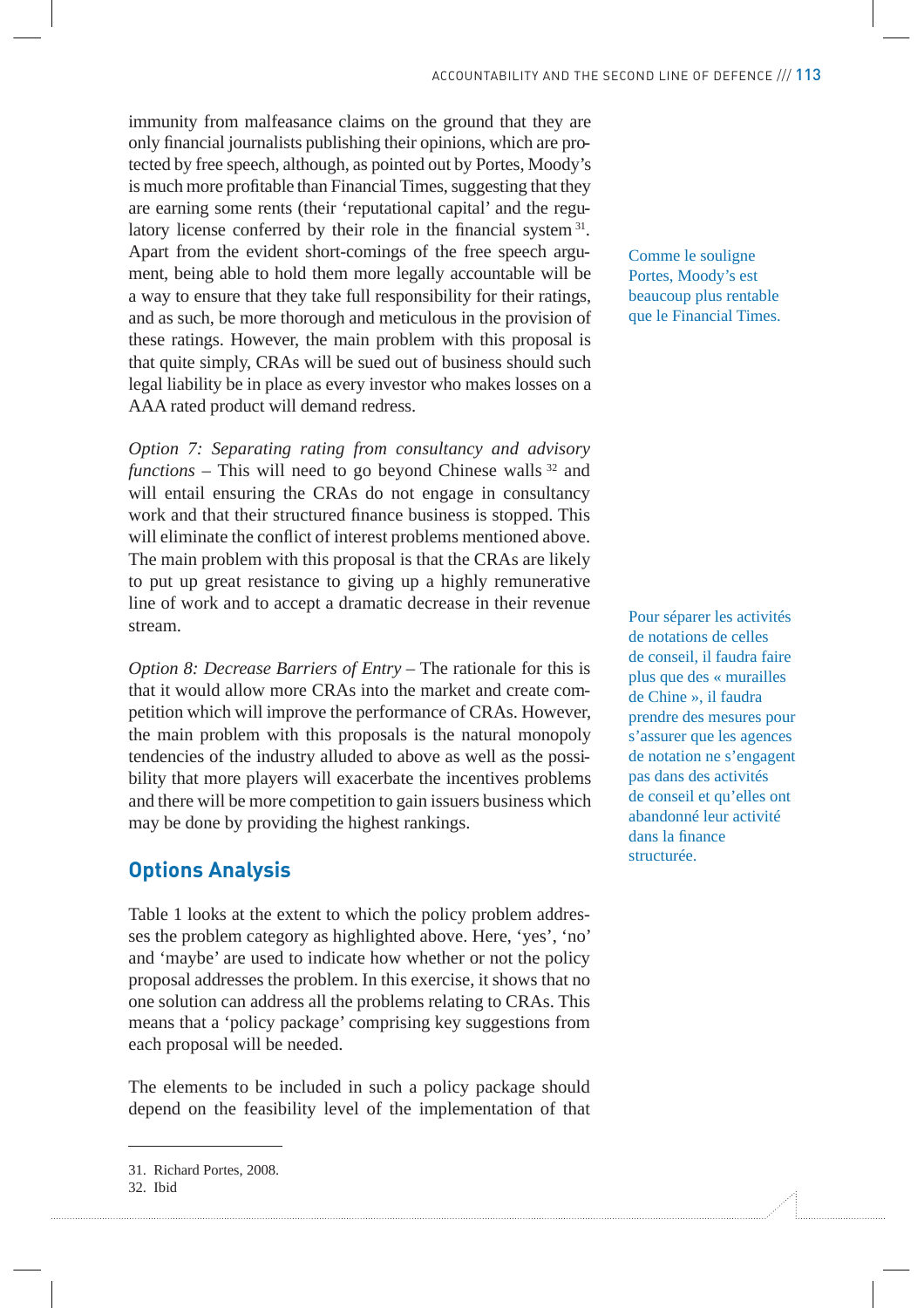| <b>PROBLEM CATEGORY <math>\rightarrow</math></b><br><b>POLICY PROPOSALS 1</b> | <b>Incentives</b> | <b>Conflict</b><br>of Interest | <b>Accuracy</b> | Pro-<br><b>Cyclicality</b> | Competition    |
|-------------------------------------------------------------------------------|-------------------|--------------------------------|-----------------|----------------------------|----------------|
| Nationalization                                                               | <b>YES</b>        | <b>YES</b>                     | <b>MAYBE</b>    | <b>YES</b>                 | NO.            |
| No official recognition of CRA ratings                                        | <b>YES</b>        | <b>YES</b>                     | N <sub>O</sub>  | N <sub>O</sub>             | <b>YES</b>     |
| Status Quo – Voluntary Code of Conduct                                        | N <sub>O</sub>    | NO.                            | N <sub>O</sub>  | N <sub>O</sub>             | N <sub>O</sub> |
| <b>Reviving Subscriptions</b>                                                 | <b>YES</b>        | <b>YES</b>                     | N <sub>O</sub>  | N <sub>O</sub>             | N <sub>O</sub> |
| Additional Information                                                        | N <sub>O</sub>    | NO.                            | <b>YES</b>      | <b>YES</b>                 | N <sub>O</sub> |
| Legal Liability                                                               | <b>YES</b>        | <b>MAYBE</b>                   | <b>YES</b>      | <b>YES</b>                 | NO.            |
| Separating functions                                                          | <b>YES</b>        | <b>YES</b>                     | N <sub>O</sub>  | <b>MAYBE</b>               | NO.            |
| Decrease Barriers to Entry                                                    | N <sub>O</sub>    | NO.                            | <b>MAYBE</b>    | <b>YES</b>                 | <b>YES</b>     |

#### **Table 1 : Which problem category does each policy proposal address?**

policy. Feasibility here refers to the political, lobbying and other practical obstacles that can potentially be leveled against the proposal by key market participants. Table 2 shows the relative feasibility options of each proposal on a scale of 1 (high feasibility) to 5 (low feasibility).

L'introduction de la responsabilité légale et de la nationalisation rencontreront très probablement une forte opposition politique et de la part de groupes de pression car cela représente une menace à l'existence même des agences de notation.

Here, it can be seen that introducing legal liability and nationalization will most probably encounter the greatest political and lobbying obstacles as it threatens the very existence of CRAs. This is followed by no official recognition, reviving subscriptions and separating rating from consultancy and advisory functions. This category threatens the revenue stream of CRAs. Compared to these options, asking CRAs to provide information is less threatening and allowing more CRAs into the market even less so as the major CRAs have already established their market dominance.

| FEASIBILITY (1 = high, 5= low) $\rightarrow$<br><b>POLICY PROPOSAL 1</b> |  | 2 | 3 | $\boldsymbol{\Lambda}$ |        |
|--------------------------------------------------------------------------|--|---|---|------------------------|--------|
| Nationalization                                                          |  |   |   |                        | $\ast$ |
| No recognition of CRAs ratings                                           |  |   |   | *                      |        |
| Status Quo - Voluntary Code of Conduct                                   |  |   |   |                        |        |
| <b>Reviving Subscriptions</b>                                            |  |   |   | ∗                      |        |
| Additional information                                                   |  |   | * |                        |        |
| Legal Liability                                                          |  |   |   |                        | $\ast$ |
| Separating rating from consultancy and advisory functions                |  |   |   | ∗                      |        |
| Decrease Barriers to Entry                                               |  | * |   |                        |        |

#### **Table 2 : What is the relative feasibility of each option?**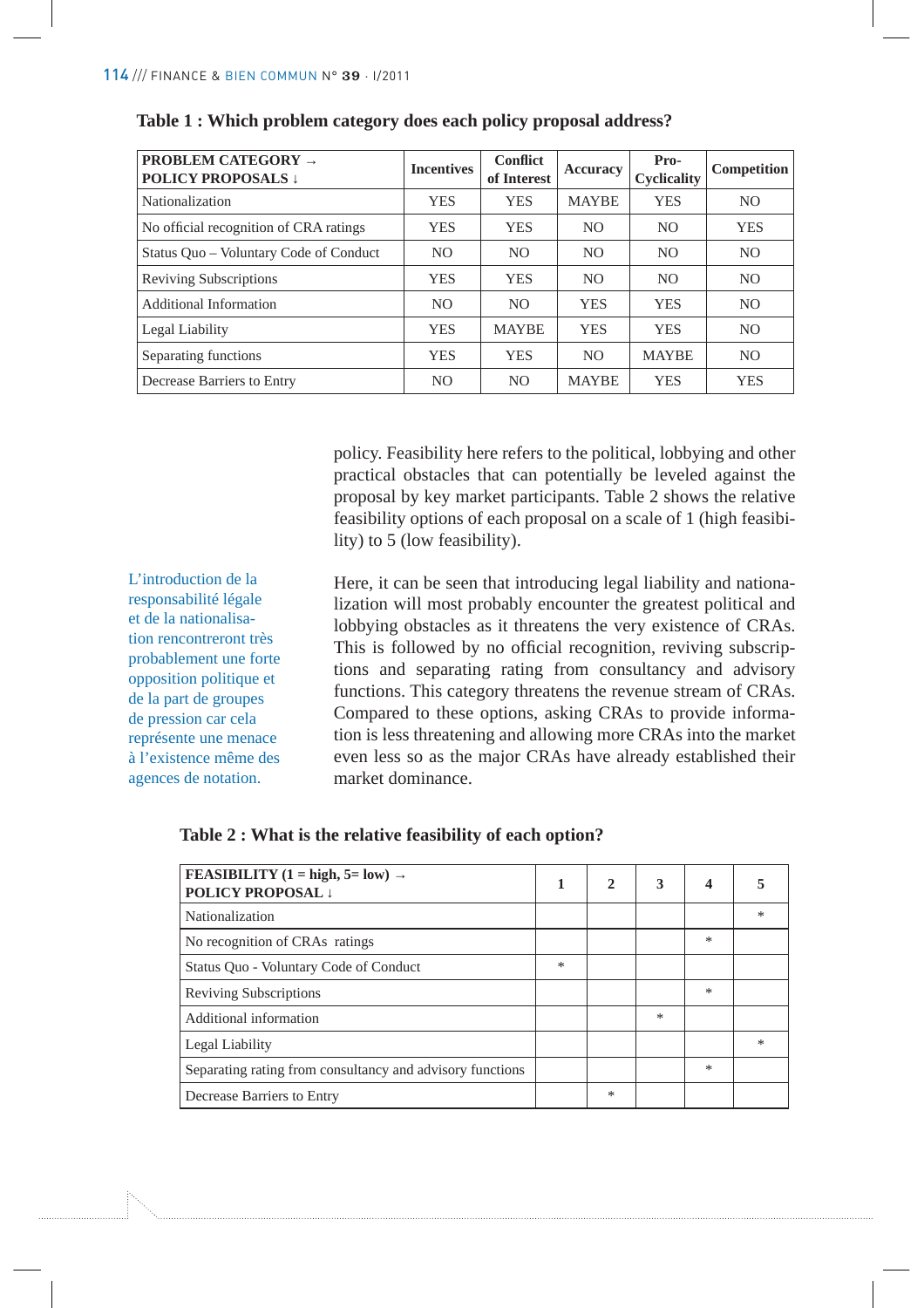#### **Recommendations**

In light of the above analysis, several recommendations can be made. These shall be based on the identification of the *core pro*blem with the current role of CRAs in the global financial sys*tem seems to be related to dealing with innovation, in terms of the valuation of new and complex instruments*. Here, the models used by the CRAs, which fail to factor in tail events and the limited amount of information provided by CRAs, are particularly problematic. Linked to this is the fact that *the 'god like' stature of CRAs blind investors to the inherent uncertainty associated with ratings which are treated as indicators of guaranteed returns on investments instead of probabilities.* This is particularly true in the case of rating new and complex instruments as was seen in the current financial crisis.

With this in mind, I would propose the following;

Nationalizing the ratings function (ratings as public goods) of CRA through the setting up of a public sector rating agency as proposed by Beetsma. Here, I would propose giving CRAs two options (1) Delegate their rating function to the public sector rating agency whilst continuing with the structured finance and consultancy arm of their business or (2) Cease their structured finance and consultancy activities and focus only on providing ratings.

Should the CRA choose the second option, I would propose that ratings be paid for by subscription by investors, because, although the conflict of interest problem will be addressed, the question of incentives will not. With the growth of capital markets around the world, and the need investors have of ratings to inform their decision, the problem of insufficient revenue faced by CRAs in the 1970s should not be an issue today. The only change will be that instead of making obscenely large profits, CRAs' profits will fall within the normal range of other financial services providers.

The second caveat that will come with choosing option 2 is that the CRAs' performance will be monitored by regulators to ensure the quality of ratings. Should CRAs' be seen to fall below par based on a pre-determined list of Key Performance Indicators, they will be either nationalized or have their official recognition revoked.

In addition to this, it must be ensured that ratings be accompanied by additional information beyond point-estimates as highlighted above and that CRAs' models be shown to take into account events beyond normal distributions with different instruments having different rating scales.

Plusieurs recommandations peuvent être faites. Celles-ci doivent être fondées sur l'identification du problème principal en lien avec le rôle actuel des agences de notation dans le système financier global. Ce problème semble être lié au traitement de l'innovation en termes de valorisation des instruments nouveaux et complexes.

Je proposerais de donner aux agences de notation deux options (1) déléguer leur fonction de notation à une agence de notation du secteur public tout en continuant leurs activités dans le domaine de la finance structurée et de leur branche dédiée au conseil (2) cesser leurs activités dans la finance structurée et dans le conseil et se concentrer uniquement sur les activités de notation.

Si une agence de notation devait tomber en dessous d'une moyenne basée sur une liste pré-établie d'indicateurs clés de performance, elle devrait être nationalisée ou voir sa reconnaissance officielle révoquée.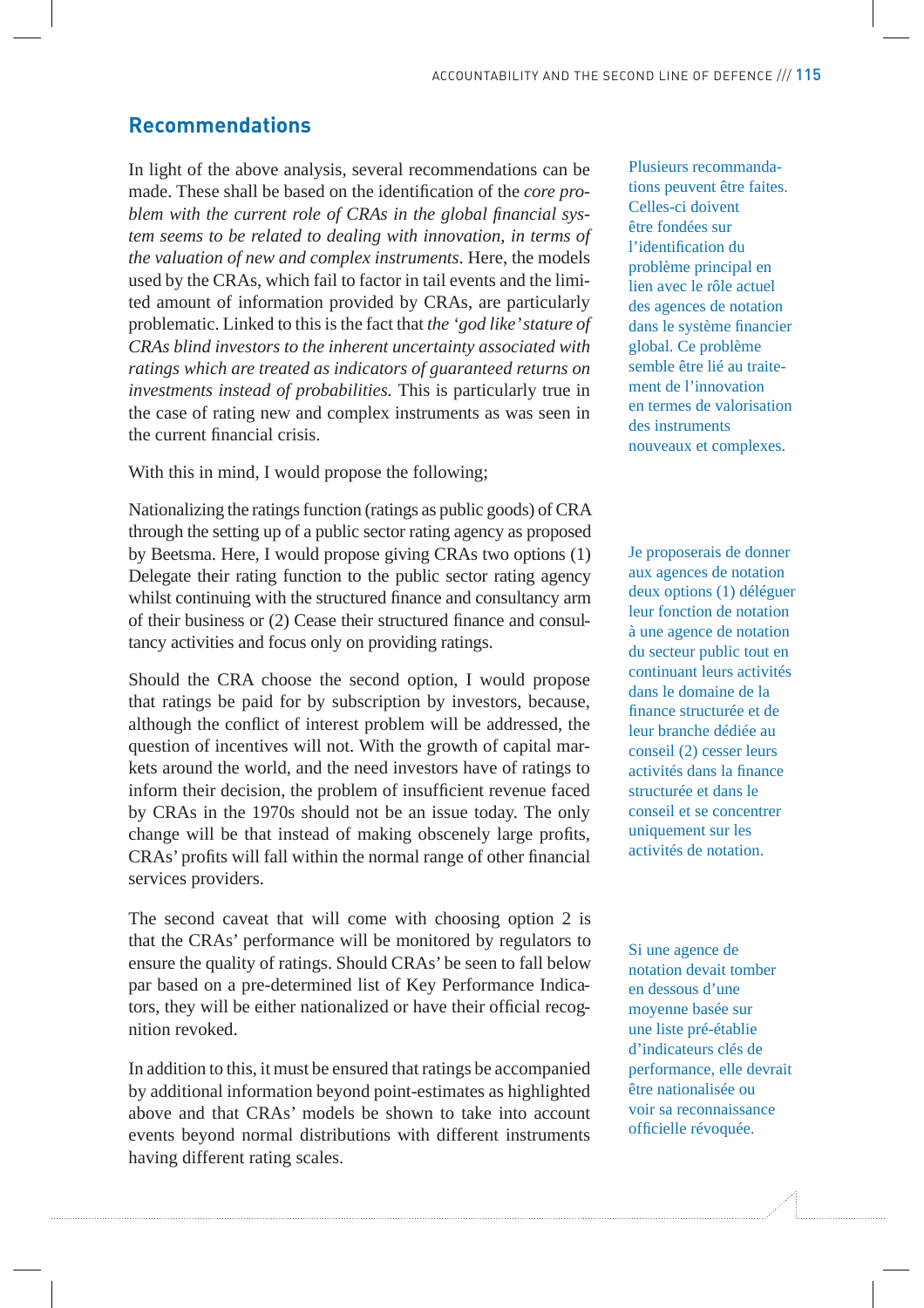Les structures de réglementation qui s'appuient sur des notes, doivent alors insister sur l'utilisation d'une note agrégée de chacun des principaux organismes accrédités pour augmenter la précision et minimiser les erreurs potentielles.

Pour éviter à l'avenir cet échec, lorsqu'il y a innovation, il doit y avoir un "gel" des notations jusqu'à six mois à compter de la date d'introduction de nouveaux produits pour lesquels aucun précédent n'est disponible. Ces produits doivent être évalués "I" comme inconnu, et toutes les informations connues sur eux devraient être fournies aux investisseurs.

Basle 2, and other regulatory structures which rely on ratings, must then insist on the use of an aggregated rating of each of the main accredited agencies to increase accuracy, minimize potential errors. Here, it must be noted that the weighting of different factors by different CRAs may vary according to a set of different conditions and variables thus making certain aspects of the each CRA's rating process essentially subjective 33. Moreover, aggregation will also potentially mitigate the effects to the high correlation and interdependence of all the lines of defense. Ideally, each has to be independent and strong. However, strengthening the second pillar in the current environment will invariably lead to the strengthening of the third pillar as well.

Finally, to prevent this particular failure in the future, whenever innovation occurs, there must be a 'freezing' of ratings for new instruments for 6 months from the time the product is introduced onto the market. Here, it should be rated "U" as in unknown, and all known information about the product should be provided to investors. This will force investors to make their own investment decision based on their risk sensitivity levels.

#### **References**

- · Beetsma, R. 2007. *The Case for Public Sector Credit Rating Agencies.* Internet: http://www.rgemonitor.com/financemarkets-monitor/ 254153/the case for public sector credit rating agencies. Access: 04/11/08
- · Castle, S. 2008. EU prepares tight rules on credit rating agencies. *International Herald Tribune,* October 29 2008. Internet: http://www.iht.com/articles/2008/10/29/business/rating.php. Accessed: 04/11/08
- · Champsaur, A. 2005. *The regulation of credit rating agencies in the U.S, and in the E.U: Recent initiatives and Proposals.* Internet: http://www.law.harvard.edu/programs/pifs/pdfs/amelie\_champasaur. pdf. Accessed: 20/11/08.
- · De la Dehasa, G. 2007. *How to avoid further credit and liquidity conference crises.* Internet: http:www. voxeu.org. Accessed: 25/10/08
- · Ferguson et al. 2007. *International Financial Stability.* Geneva: CEPR and ICMB.
- · Levich et al. 2002. *Ratings, Rating Agencies and the Global Financial System*. Washington: Springer.
- · Mariano, B. 2008. *Do reputational concerns lead to reliable ratings?* Internet: http://www. voxeu.com. Accessed: 25/10/08
- · Perkings, T. 2007. Misguided or Misunderstood? *Globe and Mail.* 7 September 2007. Internet: http://www.reportonbusiness.com/servlet/story/RTGAM.20070907.wrcover08/BNStory/Business/ home/?pageRequested=all. Accessed: 04/11/08
- · Portes, R. 2008. *Rating Agency Reform.* Internet: http://www.voxeu.org/index.php?q=node/887. Accessed: 25/10/08
- · Reinhart, C. 2008. *Re"ections on the international dimensions and policy lessons of the US Subprime crisis.* Internet: http://www.voxeu.org. Accessed: 25/10/08
- · US Congress. 2008. *Transcript: House Oversight and Government Policy Committee.* 22 October 2008. Internet: http://oversight.house.gov/story.asp?ID=2250. Accessed: 04/11/08

33. Amelie Champsaur. 2005.